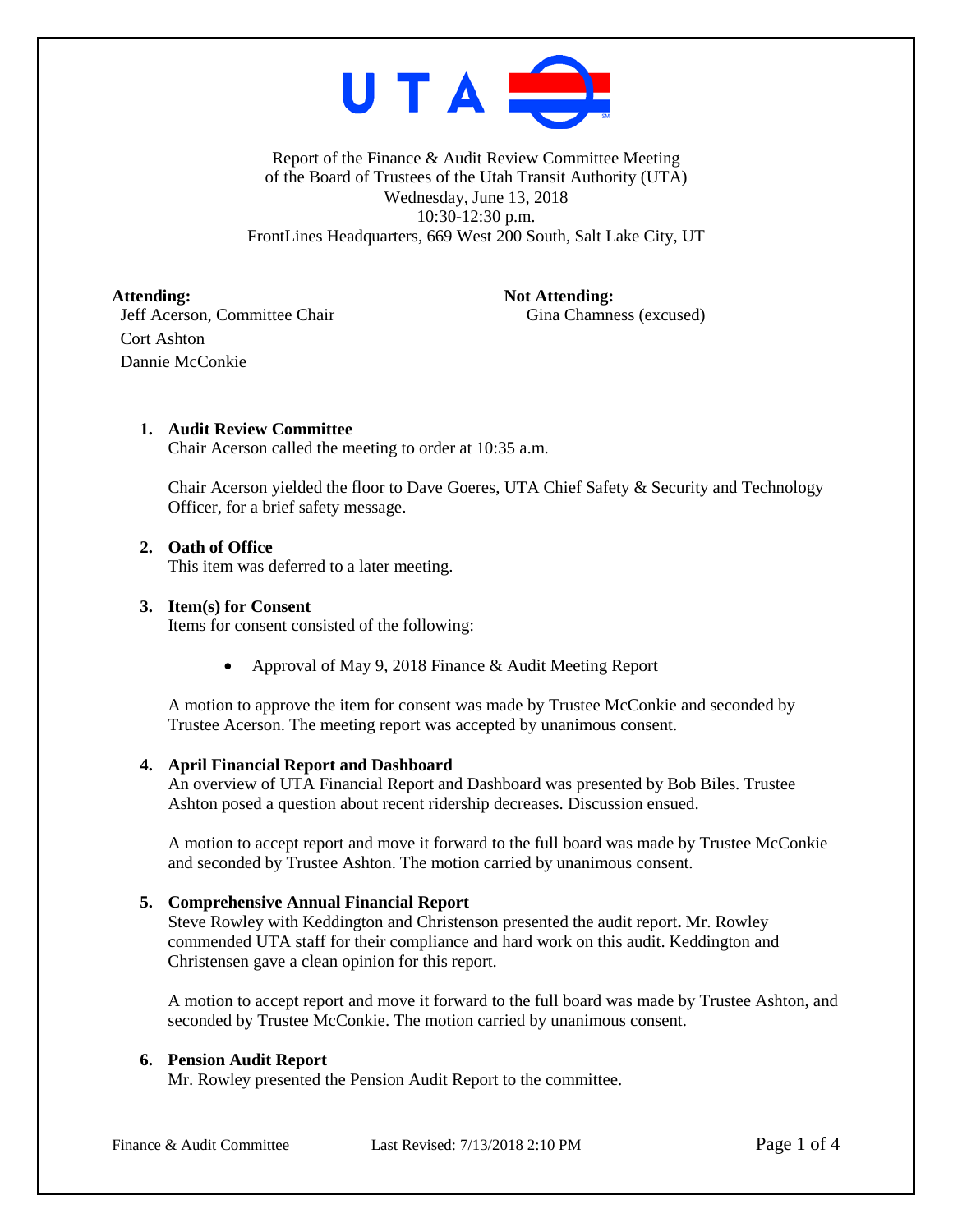A motion to forward the report to the full board was made by Trustee McConkie and seconded by Trustee Ashton. The motion carried by unanimous consent.

#### **7. Internal Audit Quarterly Report**

Riana De Villiers, Chief Internal Auditor for UTA presented the UTA Internal Audit Quarterly Report.

A motion to accept the internal audit report was made by Trustee McConkie and seconded by Trustee Ashton. The motion carried by unanimous consent.

## **8. Contacts, Disbursements and Change Order Review**

## **a. Contract for Approval: Provo-Orem BRT Signage**

This contract is for TV screens signage that will show where transit vehicles are on the alignment.

A motion to forward the contract to the consent agenda for the full board was made by Trustee Ashton and seconded by Trustee McConkie.

| Roll call vote:  |     |
|------------------|-----|
| Trustee McConkie | Aye |
| Trustee Ashton   | Aye |
| Trustee Acerson  | Aye |

### **b. Contracts for Approval: 5310 Grant Funds**

The four contracts are for transit services for the elderly and disabled groups. Federal funds will pay for these vehicles.

A motion to move these four contracts to the consent agenda for the full board was made by Trustee Ashton and seconded by Trustee McConkie.

| Roll call vote:  |     |
|------------------|-----|
| Trustee McConkie | Aye |
| Trustee Ashton   | Aye |
| Trustee Acerson  | Aye |

# **c. Change Order for Approval – TIGER Project: Farmington Sidewalks and TIGER Capital Project Approval**

Staff requested a resolution designating this a capital project.

A motion to forward this item to the full board was made by Trustee Ashton and seconded by Trustee McConkie.

| Roll call vote:  |     |
|------------------|-----|
| Trustee McConkie | Aye |
| Trustee Ashton   | Aye |
| Trustee Acerson  | Aye |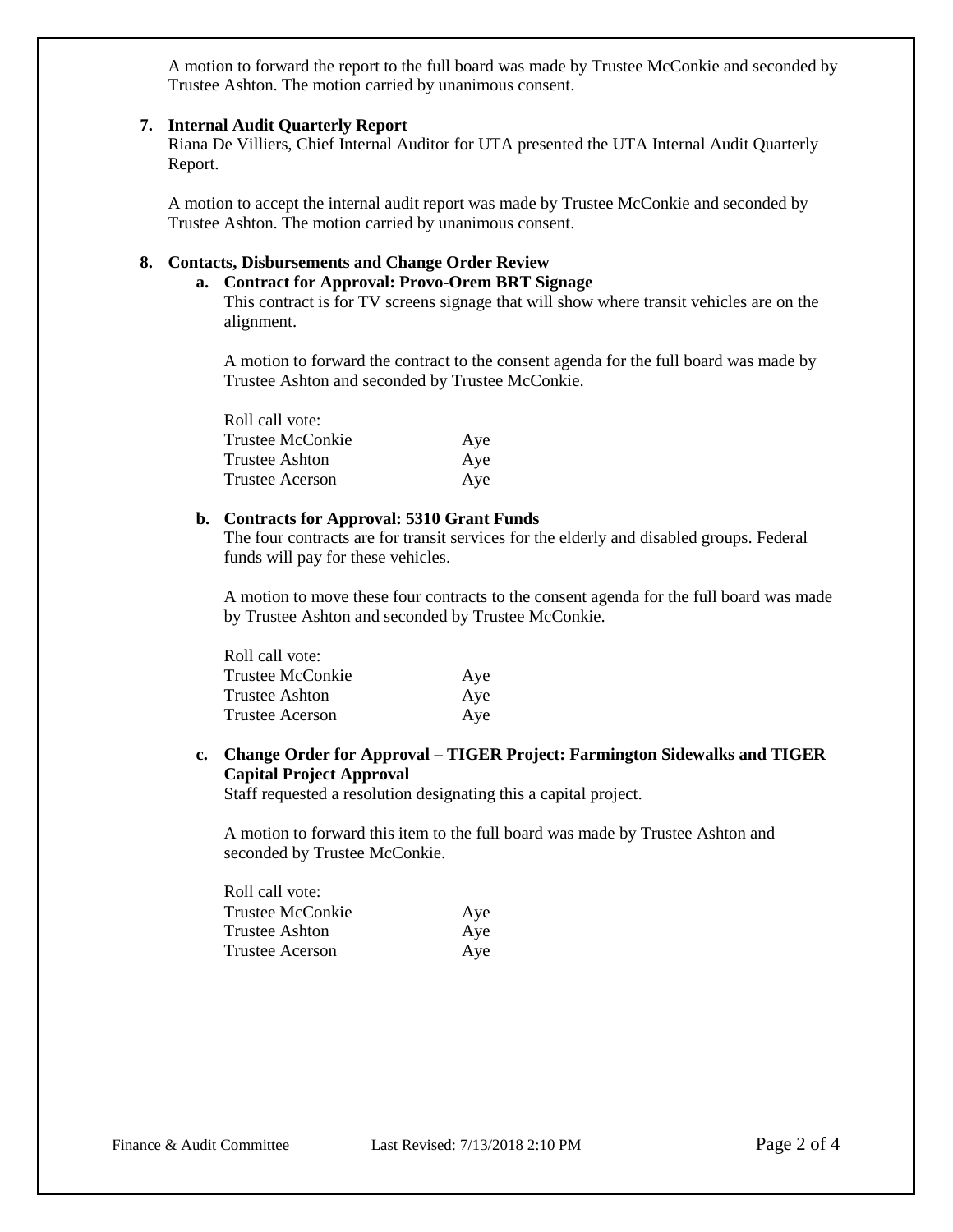## **d. Change Order for Approval – Provo-Orem BRT Lighting**

Staff requested a resolution designating this a capital project.

A motion to forward the change order to the full board was made by Trustee Ashton and seconded by Trustee McConkie. Roll call vote:

| Aye |
|-----|
| Aye |
| Aye |
|     |

## **e. Data 911 Extension Contract**

A motion to forward the contract to the full board was made by Trustee McConkie and seconded by Trustee Ashton.

| Roll call vote:  |     |
|------------------|-----|
| Trustee McConkie | Aye |
| Trustee Ashton   | Aye |
| Trustee Acerson  | Aye |

## **9. Capital Project Review**

This item was addressed under 8c.

## **10. Real Estate Review**

## **a. Right of Way Contract for Provo-Orem TRIP**

This contract is for acquisition of property as well as an easement. The Federal Transit Administration has reviewed and approved the transaction. A motion to forward this contract to the full board was made by Trustee Ashton and seconded by Trustee McConkie.

| Roll call vote:  |     |
|------------------|-----|
| Trustee McConkie | Aye |
| Trustee Ashton   | Aye |
| Trustee Acerson  | Aye |

## **11. Solicitation Review**

## **a. Bus Lifts for Meadowbrook**

The lifts used to repair UTA buses are deteriorating and need to be replaced. The cost is estimated to be approximately \$210,000.

## **b. Applicant Tracking System**

This project is for improved integration and is needed to do regular business for the Human Resources Department. The solicitation will be for a one-year contract with four one-year options.

#### **c. Depot District Clean Fuels Technology Center**

Funding for 80% of the project is in place. The capacity for this facility is 250 buses.

## **12. Other Business**

No other business was discussed.

## **13. Adjourn**

A motion to adjourn was made by Trustee McConkie and was seconded by Trustee Ashton. The meeting adjourned at 12:00 p.m.

Transcribed by Teri Black